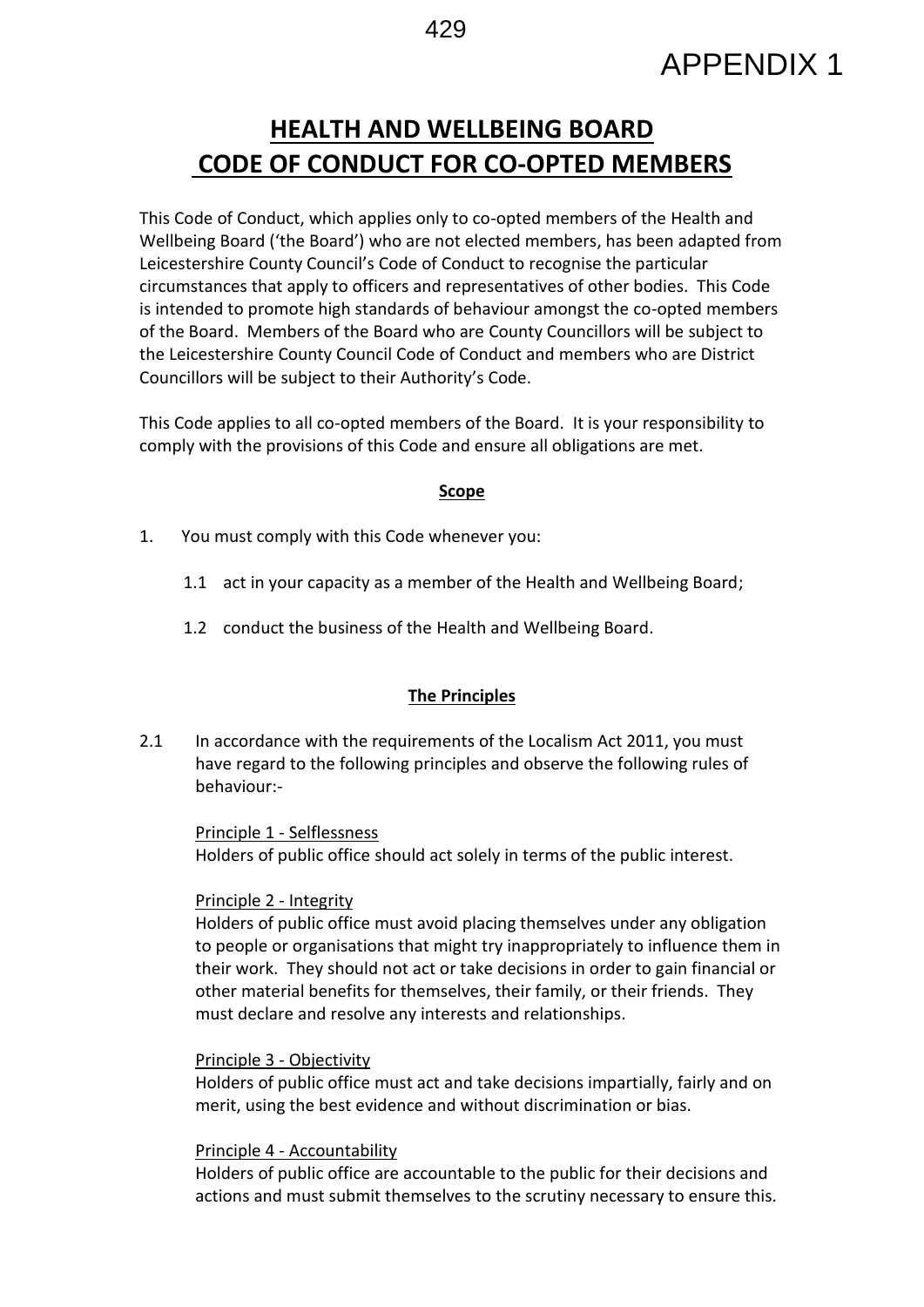## Principle 5 - Openness

Holders of public office should act and take decisions in an open and transparent manner. Information should not be withheld from the public unless there are clear and lawful reasons for so doing.

Principle 6 - Honesty Holders of public office should be truthful.

#### Principle 7 - Leadership

Holders of public office should exhibit these principles in their own behaviour. They should actively promote and robustly support the principles and be willing to challenge poor behaviour wherever it occurs.

2.2. The above principles articulate the fundamental values of public service that underpin the conduct of Board Members. The following provisions contained in this Code are derived from these principles and provide a set of enforceable minimum standards for the conduct that is expected of coopted members of the Health and Wellbeing Board.

# **General Obligations**

# **Respect**

- 3.1 You must treat others with respect.
- 3.2 You must not:
	- 3.2.1 do anything which may cause a breach any of the equality enactments;
	- 3.2.2 bully any person;
	- 3.2.3 intimidate or attempt to intimidate any person who is or is likely to be:
		- (i) a complainant;
		- (ii) a witness; or
		- (iii) involved in the administration of any investigation or proceedings;

in relation to an allegation that a member (including yourself) has failed to comply with this code of conduct;

3.2.4 do anything which compromises or is likely to compromise the impartiality of those who work for, or on behalf of, the County Council.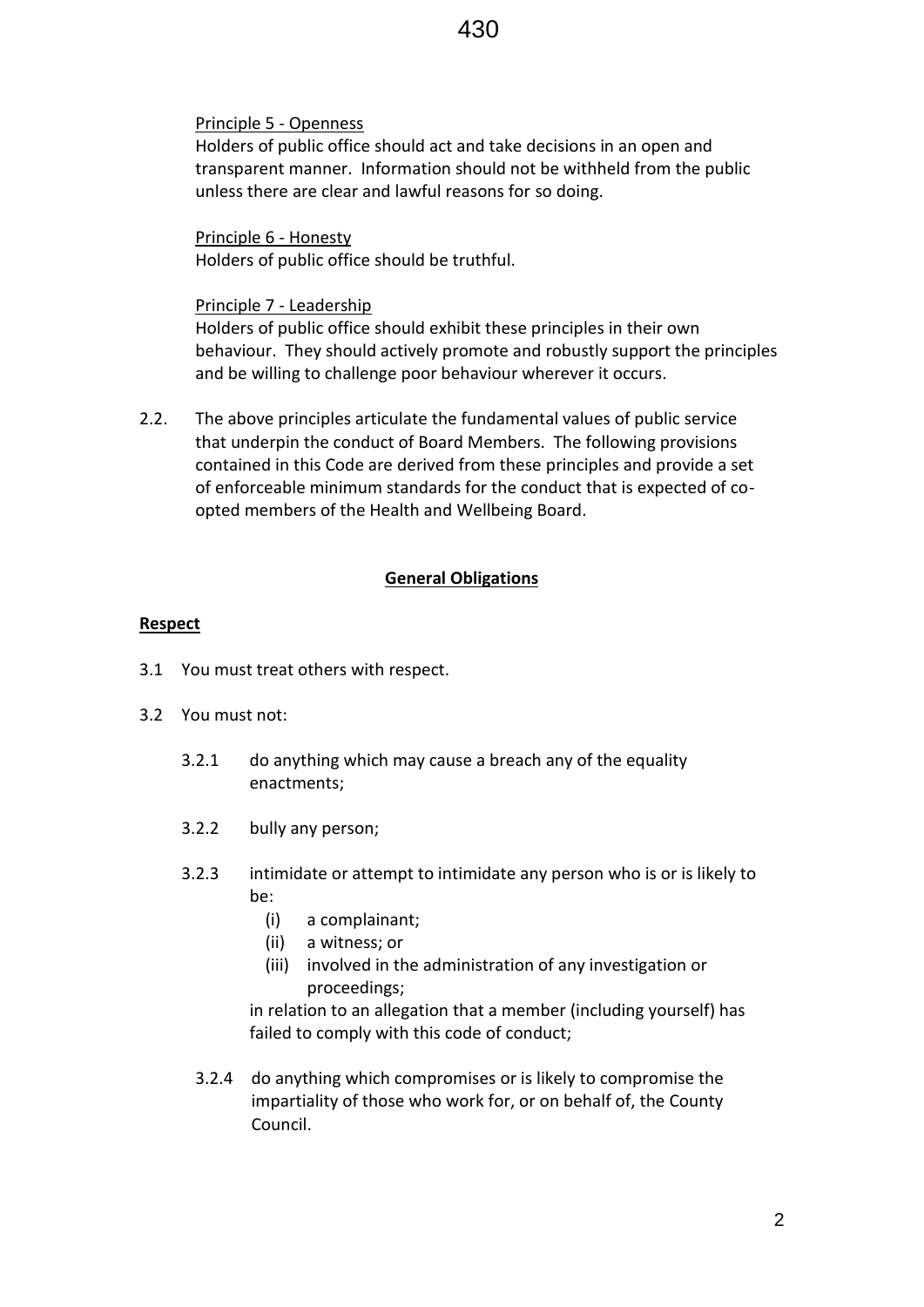# **Confidentiality**

- 3.3 You must not disclose information given to you in confidence by anyone, or information acquired by you which you believe, or ought reasonably to be aware, is of a confidential nature, except where:
	- 3.3.1 you have the consent of a person authorised to give it;
	- 3.3.2 you are required by law to do so;
	- 3.3.3 the disclosure is made to a third party for the purpose of obtaining professional advice provided that the third party agrees not to disclose the information to any other person; or
	- 3.3.4 the disclosure is:
		- (i) reasonable and in the public interest; and
		- (ii) made in good faith and in compliance with the reasonable requirements of the County Council.
- 3.4 You must not prevent another person from gaining access to information to which that person is entitled by law.

#### **Reputation of the Authority**

3.5 You must not conduct yourself in a manner which could reasonably be regarded as bringing your office or the County Council into disrepute.

#### **Use of your position**

3.6 You must not use or attempt to use your position as a member of the Health and Wellbeing Board improperly to confer on or secure for yourself or any other person, an advantage or disadvantage.

#### **Decision making**

- 3.7 When reaching decisions on any matter you must have regard to any relevant advice provided to you by officers of the relevant public bodies acting pursuant to their statutory responsibilities (including a proper officer designated by the County Council).
- 3.8 You must give reasons for all decisions in accordance with any statutory requirements and any reasonable additional requirements imposed.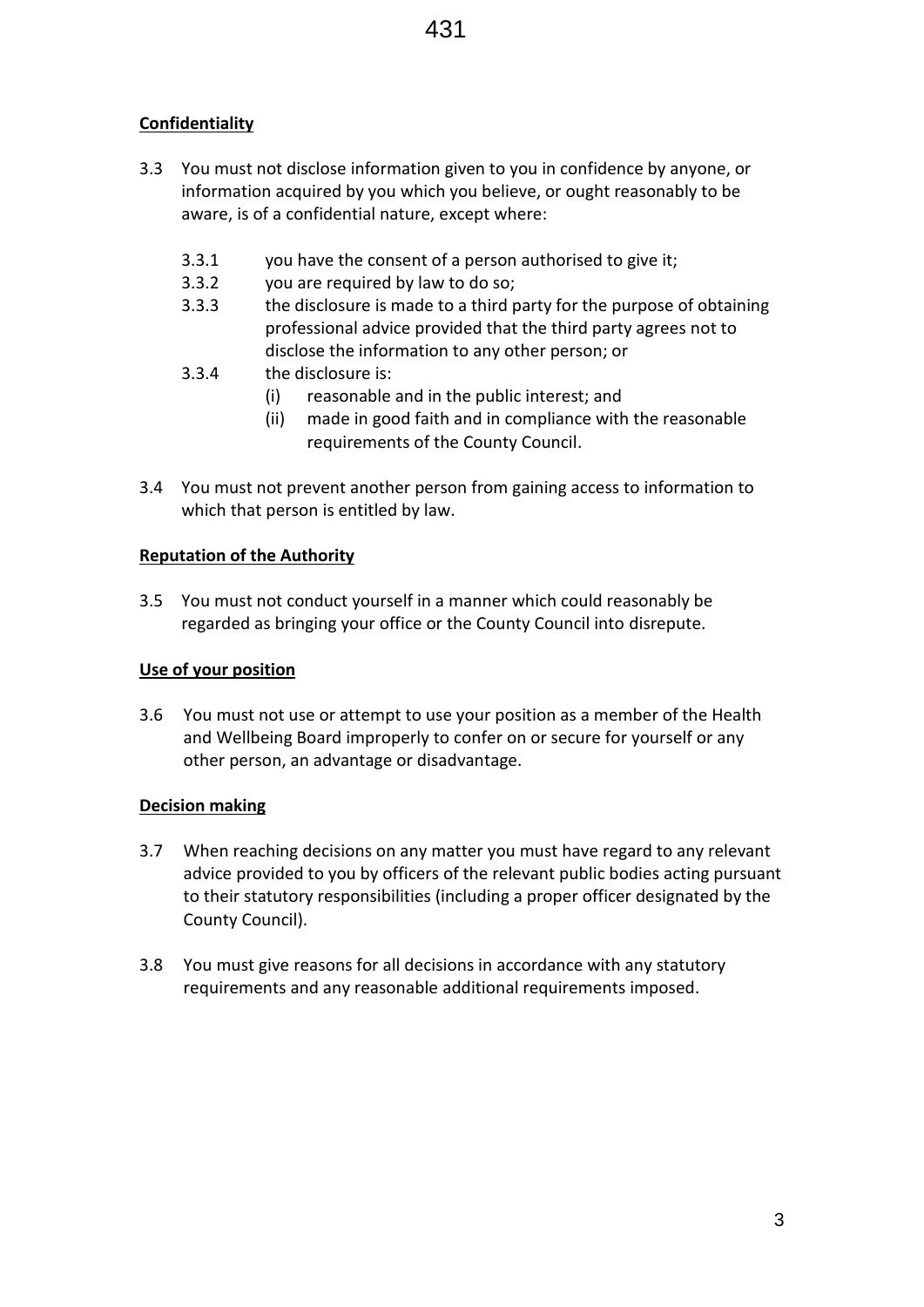#### **Interests**

## **A. Disclosable Pecuniary Interests**

#### **Definition**

- 4.1 You have a Disclosable Pecuniary Interest in any business of the Health and Wellbeing Board if it is of a description specified in regulations made by the Secretary of State and the interest is:
	- (a) yours;
	- (b) your spouse's or civil partner's;
	- (c) somebody with whom you are living as husband and wife or as if you are civil partners;

and you are aware, in the case of paragraphs (b) and (c) that that other person has the interest.

4.2 Where you have a Disclosable Pecuniary Interest arising from your employment the action you should take will depend on the particular circumstances. It would be a nonsense for co-opted members of the Board appointed by their employers to be precluded from a meeting solely because the matter related to something which affects their organisation (strict interpretation of the law would require this unless a dispensation has been given). However, there may be exceptional circumstances where, because the matter affects the individual directly or, for some other reason, it would not be appropriate for a member to participate. To determine this you must ask yourself the question "would a reasonable member of the public with knowledge of the relevant facts regard the matter as so significant that it is likely to prejudice your judgement of the public interest."

*[Note: the regulations currently in force are attached but do not form part of the Code of Conduct, as they may be amended by the Government at any time.]*

#### Declaring at and participation in meetings

- 4.3 If you are present at any meeting of the Health and Wellbeing Board, and you have a Disclosable Pecuniary Interest in any matter to be considered or being considered, and the interest is not a 'sensitive interest' (see Section 4.14), at the meeting:
	- 4.3.1 you must disclose the interest to the meeting whether or not is has been registered;
	- 4.3.2 unless a dispensation (see Section 4.15) has been given, you may not participate in any discussion of the matter at the meeting and must leave the room;
	- 4.3.3 unless a dispensation has been given, you may not participate in any vote taken on the matter at the meeting.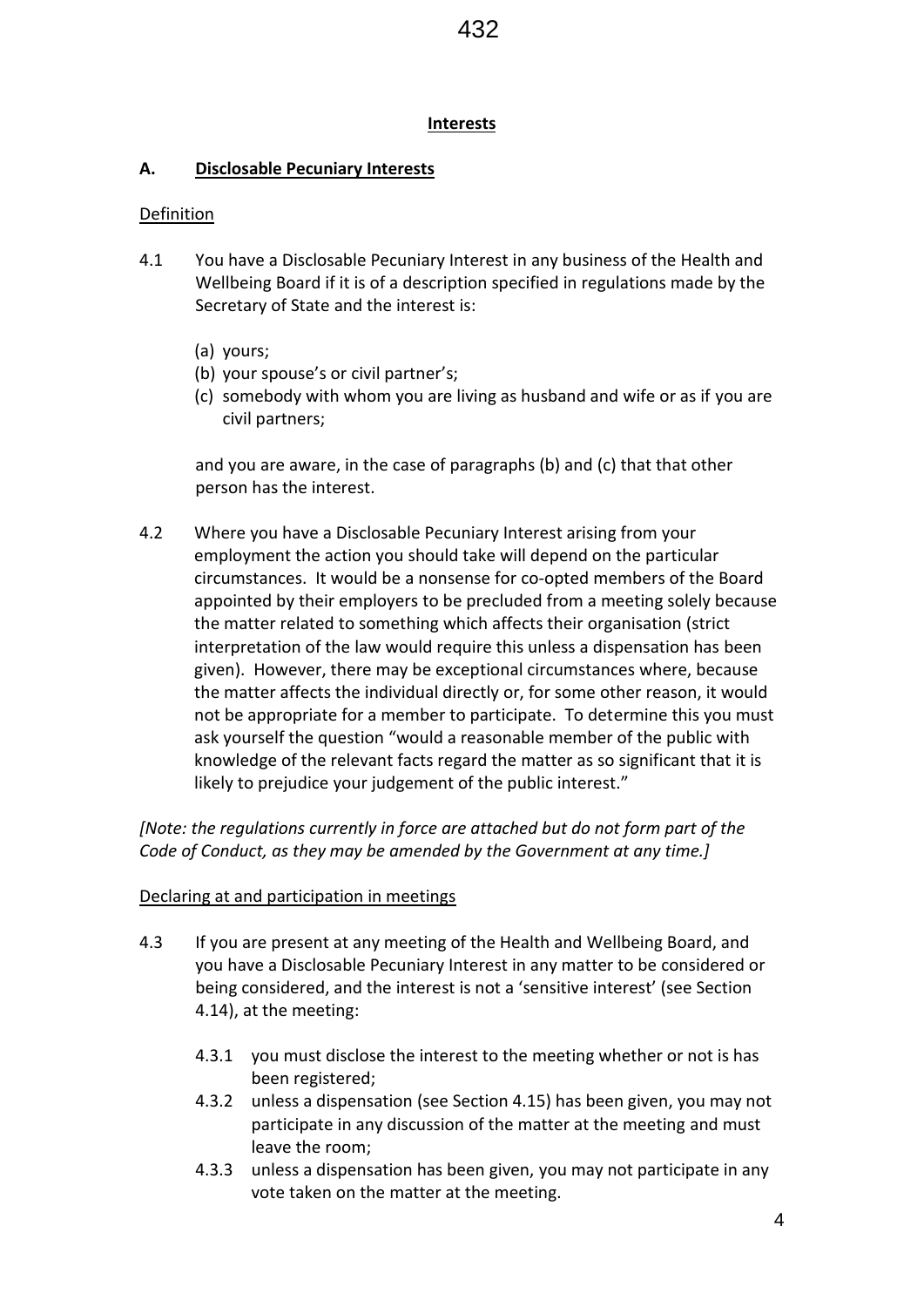- 4.4 Following any disclosure of a Disclosable Pecuniary Interest at a meeting which is not on the County Council's register or the subject of a pending notification, you must notify the Monitoring Officer in writing of the interest within 28 days beginning with the date of disclosure.
- 4.5 For the avoidance of doubt, where a co-opted member of the Board has a lead role in delivery of work for which the Health and Wellbeing Board has a 'confirm and challenge role', that Board member will declare a disclosable pecuniary interest in the matter but will remain in the room to present the item and answer questions, unless a dispensation has been given. If there is a vote on the matter, the co-opted member should leave the room at that point.

*[Note: With regard to 4.3 above, Standing Order 30 of the County Council's Constitution also requires you to leave the room where the meeting is held while any discussion or voting takes place.]*

# **B. Personal Interests**

#### Definition

- 4.5 You have a personal interest in any business of the Health and Wellbeing Board where either:
	- 4.5.1 it relates to or is likely to affect:
		- 4.5.1.1 any body:
			- (i) exercising functions of a public nature;
				- (ii) directed to charitable purposes; or
				- (iii) one of whose principle purposes includes the influence of public opinion or policy (including any political party or trade union);

of which you are a member or in a position of general control or management.

4.5.1.2 the interests of any person from whom you have received a gift or hospitality with an estimated value of at least £50 within the last 12 months.

**or**

- 4.5.2 a decision in relation to that business might reasonably be regarded as affecting your wellbeing or financial position or the wellbeing or financial position of a relevant person to a greater extent than the majority of the population affected by the decision.
- 4.6 For the purposes of paragraph 4.5, a 'relevant person' is: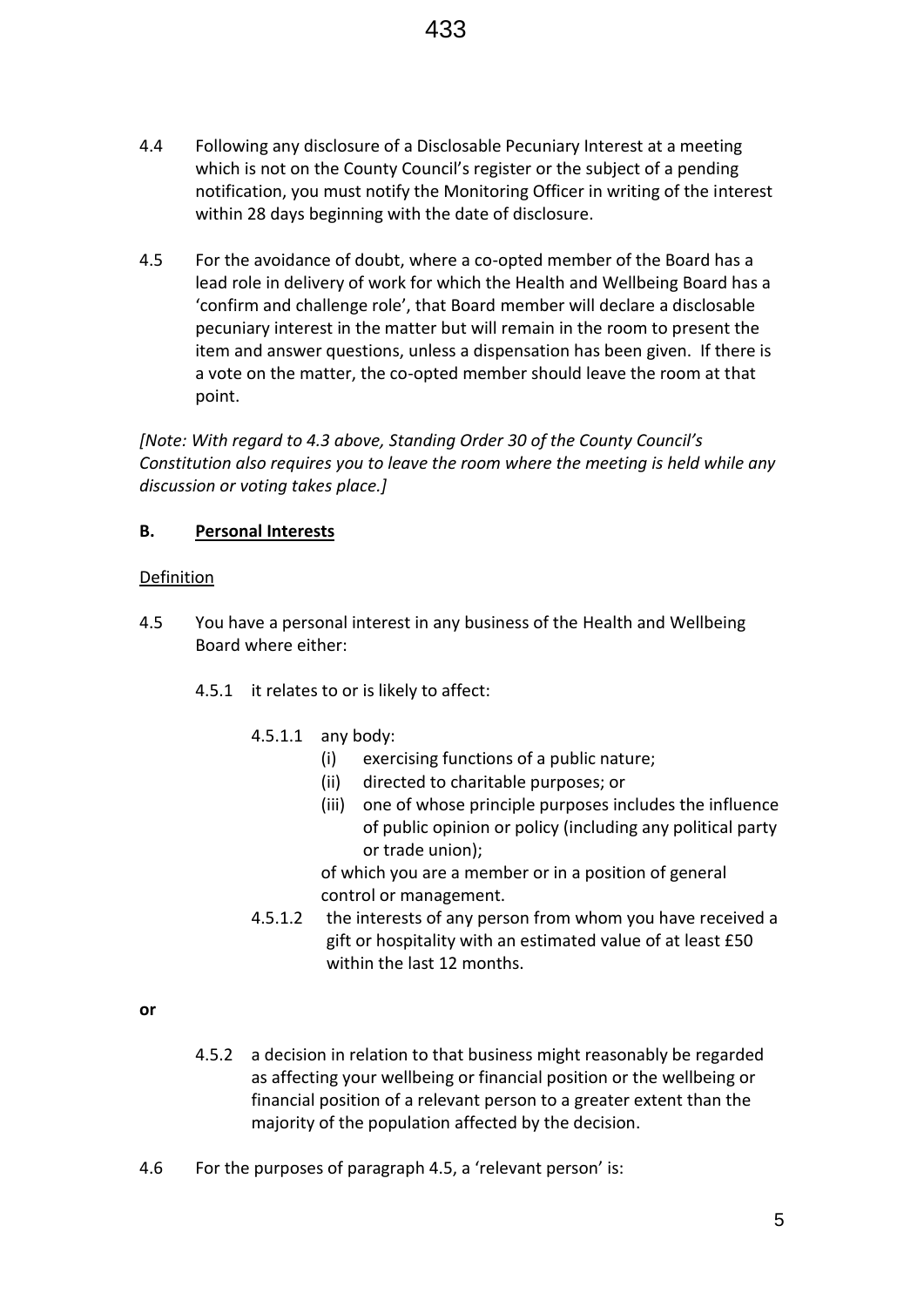- 4.6.1 a member of your family or any person with whom you have a close association; or
- 4.6.2 any person or body who employs or has appointed such persons, any firm in which they are a partner, or any company of which they are directors; or
- 4.6.3 any person or body in whom such persons have a beneficial interest and a class of securities exceeding the nominal value of £25,000 or one hundredth of the total issued share capital of that body; or
- 4.6.4 any body of a type described in sub-paragraph 4.5.1.1.

#### Declaring at and participation in meetings

- 4.7 Subject to paragraph 4.9 below, where you have a Personal Interest in any business of the Health and Wellbeing Board and where you are aware or ought reasonably to be aware of the existence of the Personal Interest and you attend a meeting of the Board where such business is considered, you must disclose to that meeting the existence and nature of that interest at the commencement of the meeting and prior to any discussion of the relevant item, or as soon as the interest becomes apparent to you. This provision does not apply where the interest arises from your position at your appointing body.
- 4.8 Where you have a Personal Interest you may remain in the meeting, speak and vote on the matter unless to do so would compromise your impartiality obligations or any other obligations set out in this Code.
- 4.9 Where you have a Personal Interest, but, by virtue of paragraph 4.14, sensitive information relating to it is not registered in the County Council's Register of Members Interests, you must indicate to the meeting that you have a Personal Interest, but need not disclose the sensitive information to the meeting.

#### **C. Personal Interests which might lead to bias**

#### Definition

- 4.10 In addition to the requirements in relation to Disclosable Pecuniary Interests referred to in Section A of Part 4 of this Code, you have a Personal Interest which might lead to bias in any business of the Health and Wellbeing Board where:
	- 4.10.1 you have a 'Personal Interest' as defined in paragraph 4.5 and 4.6 above; and
	- 4.10.2 that 'Personal Interest' is one which a member of the public with knowledge of the relevant facts, would reasonably regard as so significant that it is likely to prejudice your judgement of the public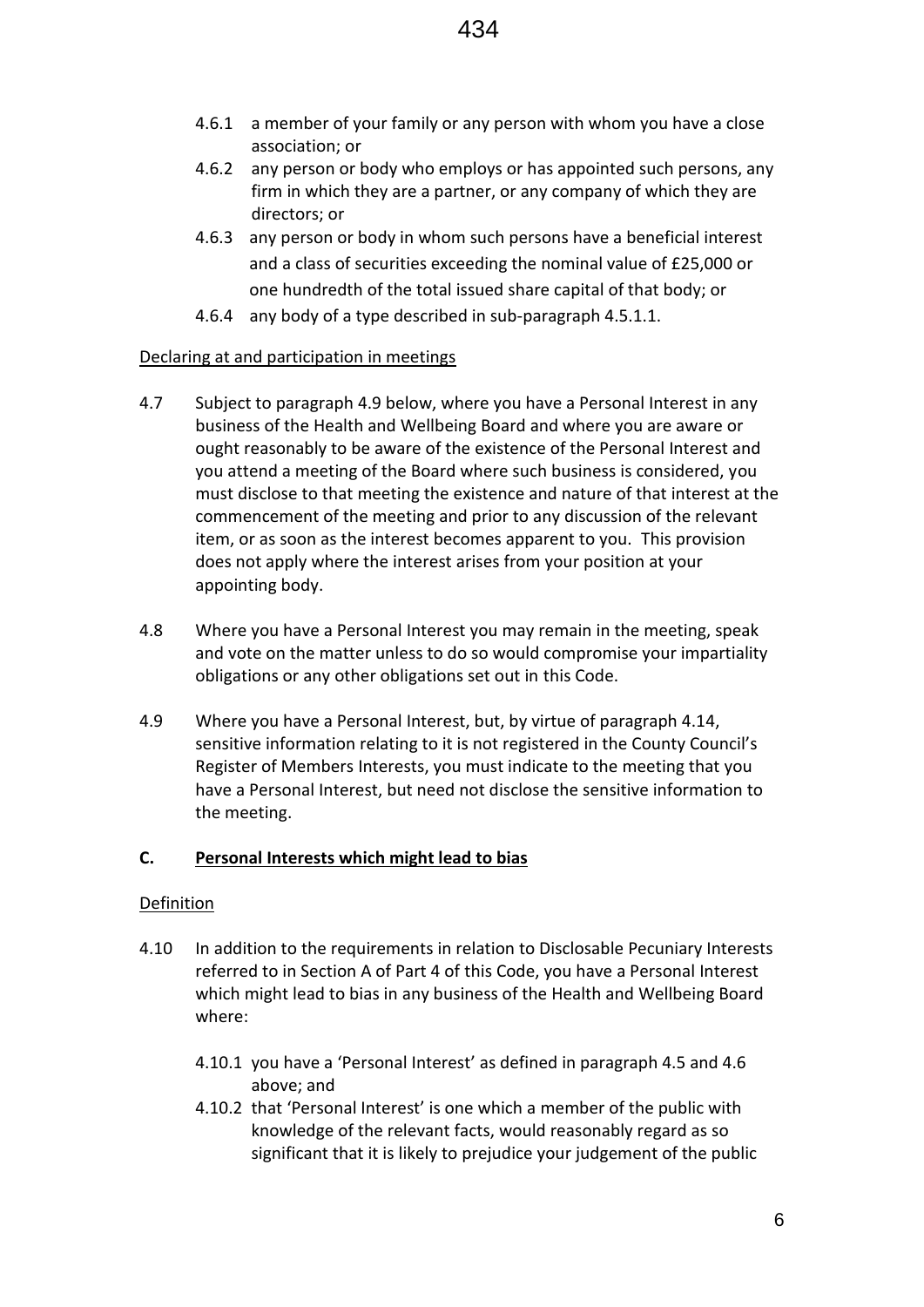interest.

#### Declaring at and participation in meetings

- 4.11 If you are present at any meeting of the Health and Wellbeing Board, and you have a Personal Interest which might lead to bias in any matter to be considered or being considered, and the interest is not a 'sensitive interest', subject to paragraph 4.13 below, at the meeting:
	- 4.11.1 you must disclose the interest to the meeting (whether or not it is registered);
	- 4.11.2 unless a dispensation has been given, you may not participate in any discussion of the matter at the meeting and must leave the room;
	- 4.11.3 unless a dispensation has been given, you may not participate in any vote taken on the matter at the meeting.

#### **D. Registration of interests**

- 4.12 Subject to paragraph 4.14 (Sensitive Interests), you must within 28 days of:
	- (a) the adoption of this Code; or
	- (b) your election or appointment to office as a member of the Health and Wellbeing Board (where that is later);

notify the Monitoring Officer in writing of :

- (i) any Disclosable Pecuniary Interest, as defined in paragraph 4.1 above; and
- (ii) details of your Personal Interests where they fall within the category mentioned in paragraph 4.5.1 above.
- 4.13 Subject to paragraph 4.14 (Sensitive Interests), you must, within 28 days of becoming aware of any new Disclosable Pecuniary Interest or Personal Interest as referred to in paragraph 4.5.1, or any change to any such interest, notify the Monitoring Officer in writing of the details of that new interest or change.

#### **E. Sensitive Interests**

4.14 Where you consider that disclosure of the details of an interest could lead to you, or a person connected with you, being the subject of violence or intimidation, and the Monitoring Officer agrees, if the interest is entered on the Register, copies of the Register that are made available for inspection and any published version of the Register will exclude details of the interest but may state that you have an interest, the details of which are withheld.

#### **F. Dispensations**